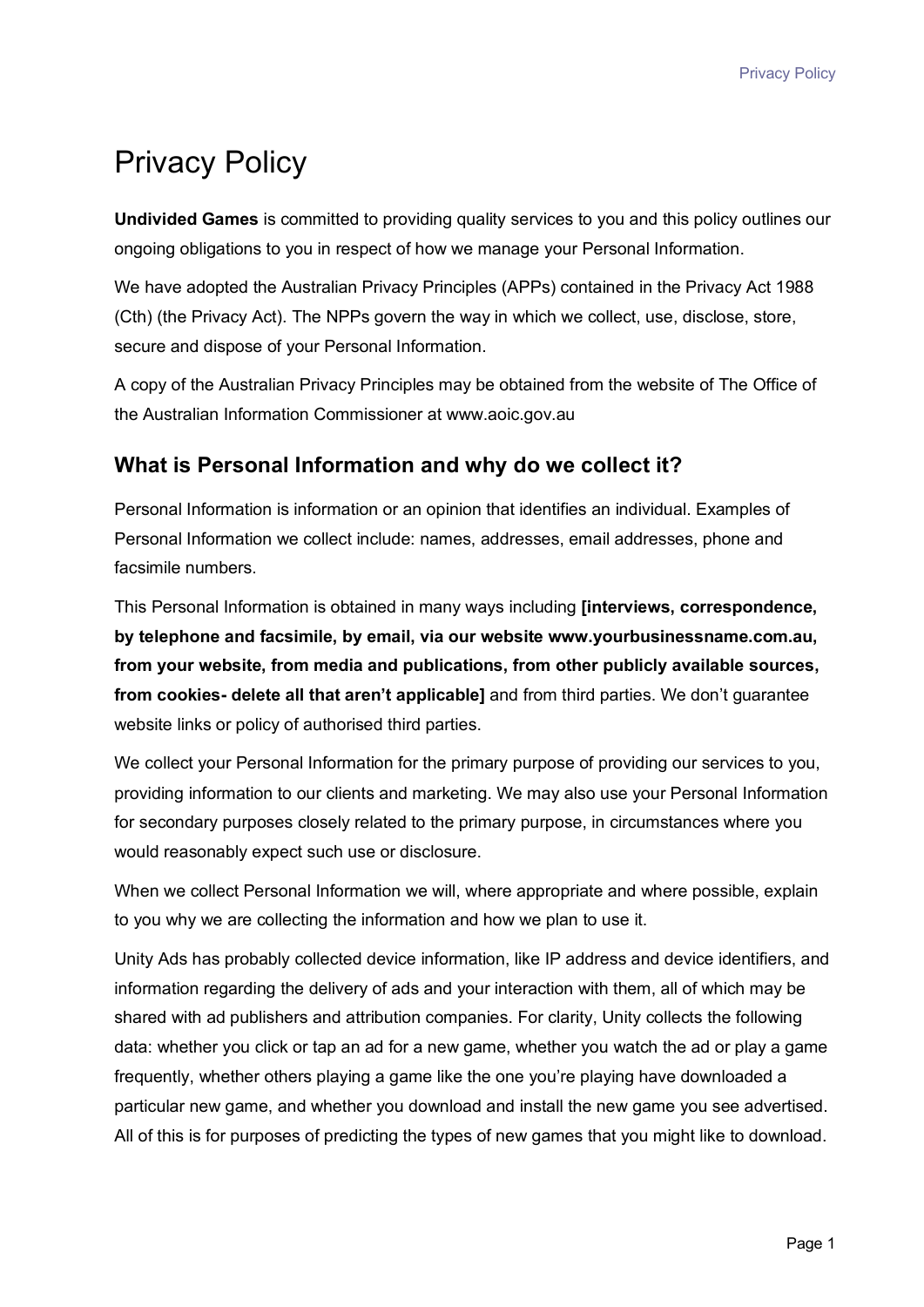Unity may track additional data about you in the future for purposes of making these types of predictions, and we will notify you prior to new data collection.

### **Sensitive Information**

Sensitive information is defined in the Privacy Act to include information or opinion about such things as an individual's racial or ethnic origin, political opinions, membership of a political association, religious or philosophical beliefs, membership of a trade union or other professional body, criminal record or health information.

Sensitive information will not be collected by us.

# **Third Parties**

Where reasonable and practicable to do so, we will collect your Personal Information only from you. However, in some circumstances we may be provided with information by third parties. In such a case we will take reasonable steps to ensure that you are made aware of the information provided to us by the third party.

## **Disclosure of Personal Information**

Your Personal Information may be disclosed in a number of circumstances including the following:

- Third parties where you consent to the use or disclosure; and
- Where required or authorised by law.

## **Maintaining the Quality of your Personal Information**

It is an important to us that your Personal Information is up to date. We will take reasonable steps to make sure that your Personal Information is accurate, complete and up-to-date. If you find that the information we have is not up to date or is inaccurate, please advise us as soon as practicable so we can update our records and ensure we can continue to provide quality services to you.

# **Policy Updates**

This Policy may change from time to time and is available on our website.

## **Privacy Policy Complaints and Enquiries**

If you have any queries or complaints about our Privacy Policy please contact us at: